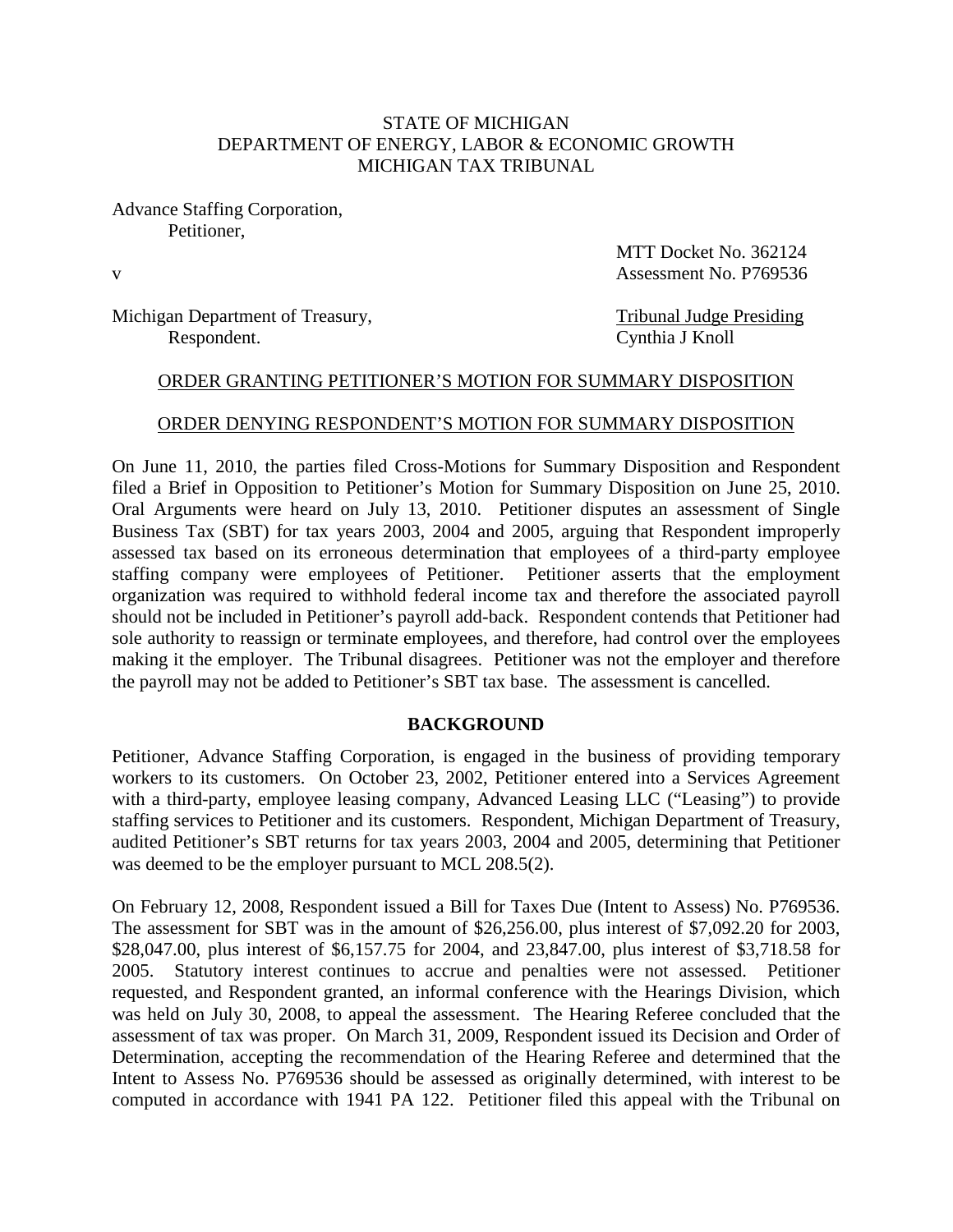MTT Docket No. 362124 Order, Page 2 of 12

May 1, 2009. A Prehearing Conference was held at the Tribunal on April 6, 2010, to schedule the adjudication of this case at which time the parties indicated their intentions to file cross motions for summary disposition.

## **JOINT STIPULATED FACTS**

The parties have stipulated to the following facts and the Tribunal finds:

- 1. Petitioner is a Michigan corporation, filed November 28, 1984.
- 2. Petitioner has maintained its business location at 35245 Schoolcraft Road, Livonia, Michigan, since 1997.
- 3. Respondent conducted a single business tax (SBT) audit of Petitioner.
- 4. The audit period is January 1, 2003, through December 31, 2005.
- 5. The assessment at issue is P769536.
- 6. Petitioner's sole shareholder is Paul G. VanBuhler.
- 7. Petitioner is in the business of providing temporary workers to its customers.
- 8. On October 23, 2002, Petitioner and Advanced Leasing LLC, a Michigan Limited Liability Company, filed October 21, 2002, entered into a Service Agreement.
- 9. Leasing is in the business of leasing employees to customers.
- 10. In 2003, 2004, and 2005, Petitioner was the employer of three employees, those being the officers of the corporation.
- 11. Petitioner withheld applicable taxes and filed Forms W-2 for those employees.
- 12. Respondent received and accepted income tax withholding of Petitioner for those three employees.
- 13. Leasing's sole member was Matthew Graye.
- 14. Matthew Graye was an employee of Petitioner and received a W-2 from Petitioner in 2002.
- 15. Leasing's initial business location from October 7, 2002 through November 30, 2003, was 3719 High Crest, Brighton, Michigan. This was Matthew Graye's personal residence.
- 16. Leasing's business location from December 1, 2003 through December 31, 2004, was located at 22302 Pontiac Trail, South Lyon, Michigan, pursuant to a Property Lease dated November 13, 2003, with RHB Development, LLC.
- 17. Leasing's business location since January 1, 2005, has been at 35245 Schoolcraft Road, Livonia, Michigan. There are multiple businesses that maintain their offices at 35245 Schoolcraft Road, Livonia, Michigan, in addition to Petitioner and Leasing.
- 18. Leasing retained ADP, a national payroll service, for administration and payment of payroll and withholding for its workers.
- 19. Leasing withheld applicable taxes and filed Forms W-2 for its workers.
- 20. Leasing paid applicable business taxes associated with its workers.
- 21. Petitioner was only one of Leasing's customers.
- 22. From 2003 through 2006, Petitioner's revenues represented a smaller percentage of Leasing's total sales: 97% in 2003, 95% in 2004, 88% in 2005 and 86.5% in 2006.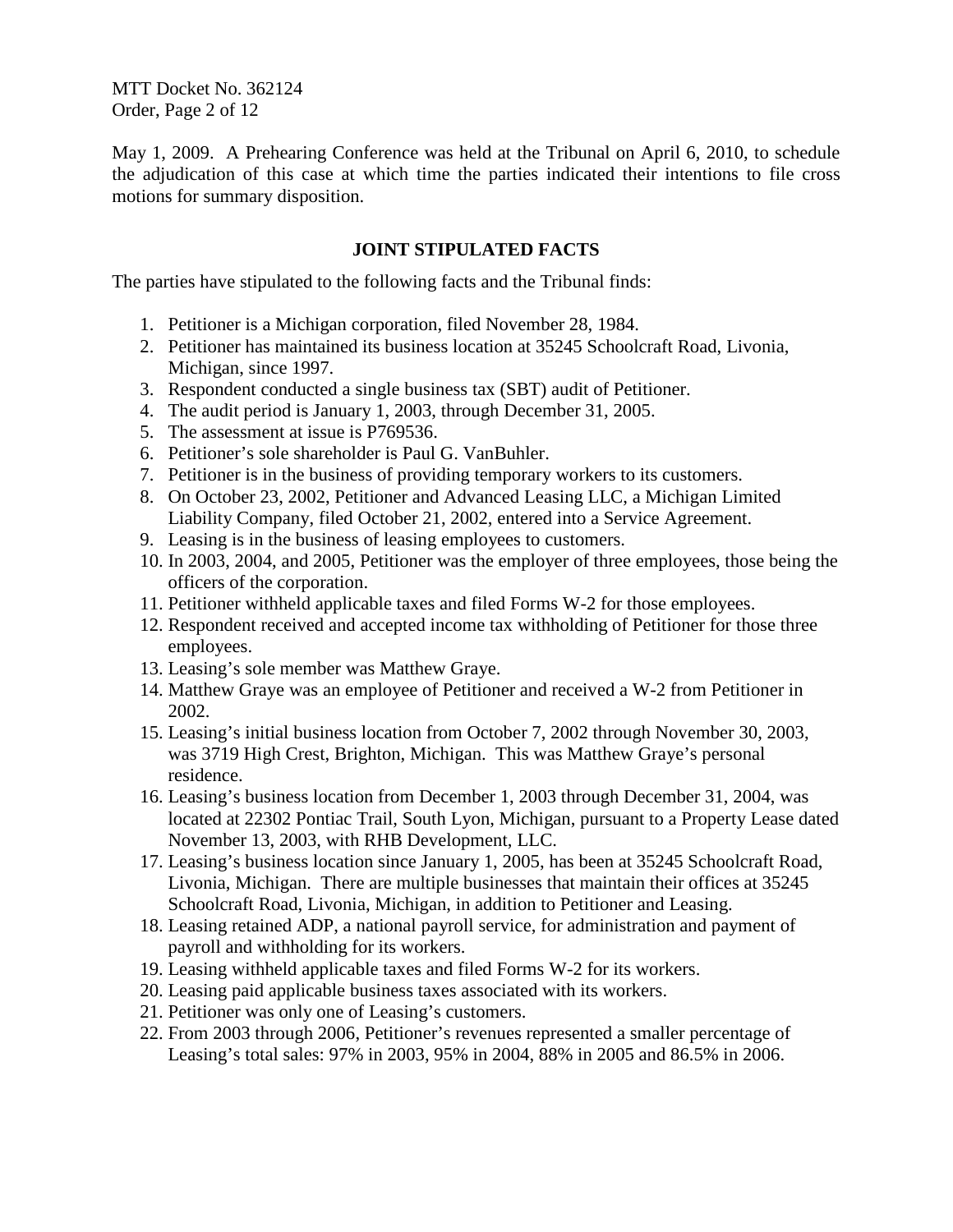MTT Docket No. 362124 Order, Page 3 of 12

### **PETITIONER'S CONTENTIONS**

Petitioner moves for summary disposition against Respondent pursuant to MCR 2.116(C)(9) and (10), and requests that the Tribunal "exercise its authority to reverse Respondent's Decision and Order of Determination dated March 31, 2009, because MCL 205.5(2) deems the entity required to withhold for federal income tax purposes as the employer." <sup>[1](#page-2-0)</sup>

Petitioner contends that the assessment is erroneous because it "was not the employer of its workers as defined in Section 3401(d) of the Internal Revenue Code ("IRC"); and therefore, not the employer as defined in MCL [2](#page-2-1)08.5(2)."<sup>2</sup> Petitioner alleges that "Advance Leasing, LLC, a Michigan limited liability company, was the employer under IRC Section 3401(d), and therefore under MCL 208.5(2)." (P p. 2) Petitioner further asserts that its shared control over the workers with Leasing does not alter the definition of employer under IRC Section 3401(d), and that pursuant to MCL 205.5(2), Leasing "shall prima facie be deemed an employer" as the "person required to withhold for federal income tax purposes."<sup>[3](#page-2-2)</sup> Petitioner argues that Respondent has failed to rebut the statutory presumption of MCL 208.5(2) with substantial evidence as defined by *Jozwiak*. (PMB p. 7)

Petitioner contends that Leasing constituted a professional employer organization as defined in MCL 208.4(4), and that Respondent erred in determining that Petitioner's entire payments to Leasing constituted compensation to be included in Petitioner's SBT base under MCL 208.9(5). Petitioner argues that during the years at issue, it did not have control of the payment of wages for services provided by the individuals performing services. (P p. 4) Petitioner alleges that Leasing was responsible for oversight and control of its payroll from its own account, tax withholding and processing, employee benefits, maintenance of unemployment and disability insurance, evaluation of employee performance, employee discipline, as well as ongoing recruitment, employment and termination of Leasing's employees to meet the needs of its customers.

Petitioner asserts that Leasing had customers in addition to Petitioner, to which it leased employees and was in control of the payment of wages from its own accounts for all workers. (P p. 4) During the years at issue, Petitioner contends that Leasing maintained the right of direction and control of its employees' work, although shared with its respective customers. It alleges that Leasing was solely responsible for payment of wages and employment taxes of the employees. It was also solely responsible for reporting, collecting and depositing state and federal unemployment taxes for the employees. Petitioner contends that Leasing retained the right to hire, assign and/or terminate its employees or reassign its employees among its various customers.

<span id="page-2-0"></span><sup>&</sup>lt;sup>1</sup> Petitioner's Brief in Support of Motion for Summary Disposition (PMB) p. 2

<span id="page-2-1"></span> $2$  Petition (P), p. 2

<span id="page-2-2"></span><sup>3</sup> P p. 2 and PMB p. 6, citing *Jozwiak v Northern Michigan Hospitals, Inc*., 231 Mich App 203 (1998)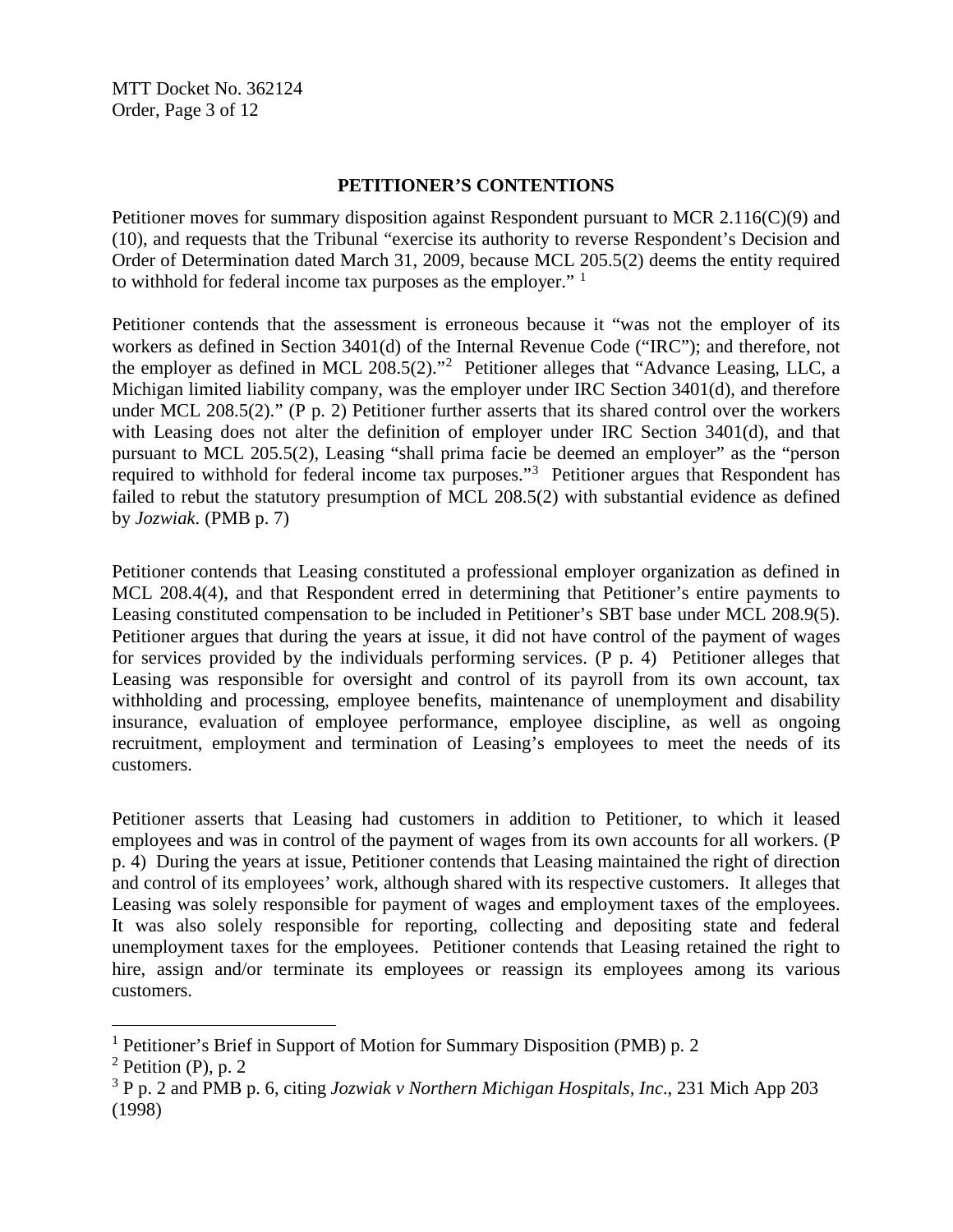In support of its position, Petitioner brought forth an Affidavit of Matthew M. Graye, the sole member and manager of Leasing. In that Affidavit, Mr. Graye avowed to the following, in relevant part:

The undersigned, being first duly sworn, states:

\* \* \* \*

- 5. The purpose of [Leasing] is to engage in the business of employee leasing…[and] is responsible for the "human relations" component of a customer's business, including payroll, tax withholding and processing, employee benefits, maintaining proper insurance, evaluation of employee performance, employee discipline, and ongoing recruitment, employment and termination of [Leasing's] work force to meet the needs of its customers.
- 6. [Leasing] is ultimately responsible for discipline of employees and the termination of their employment.
- 7. Since its inception [Leasing] is required to, and does, remit unemployment insurance contributions to the Michigan Unemployment Insurance Agency and [Leasing] is charged for any benefits properly payable to terminated employees under the law.
- 8. Since its inception [Leasing] is required to, and does, withhold all applicable federal income and social security taxes as the employer of its employees.
- 9. Since its inception [Leasing] is required to, and does, withhold all applicable state income taxes as the employer of its employees.
- 10. [Leasing] retains all rights as an employer over its employees, to hire and/or terminate employees.
- 11. [Leasing] is required to, and does, maintain workers compensation insurance over the employees, as required by Michigan law.
- 12. Recognizing the needs and concerns of [Leasing's] customers, [Leasing] has agreed to provide customers with advance notice of pending changes of personnel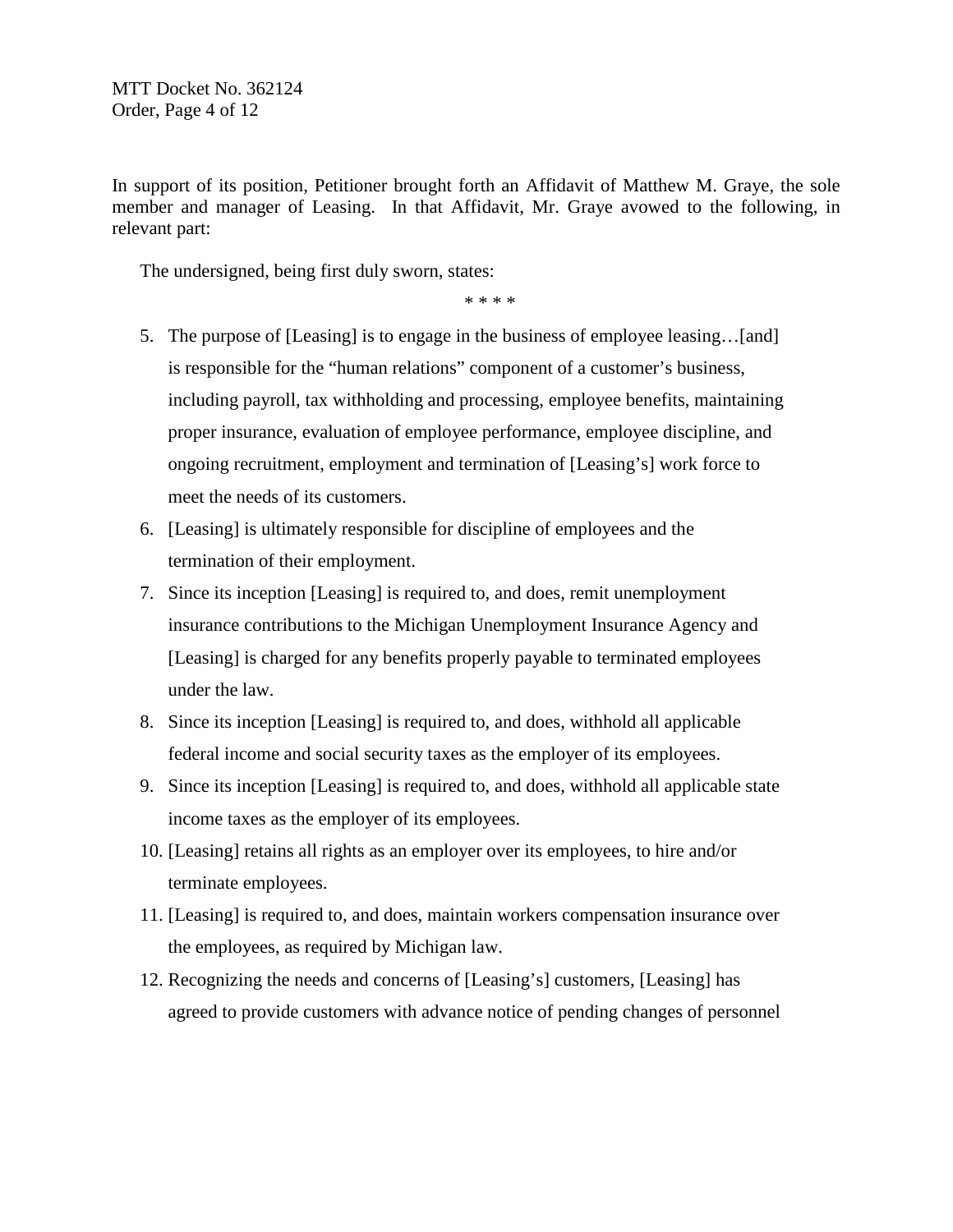MTT Docket No. 362124 Order, Page 5 of 12

when possible to make appropriate adjustments and timely complete time

sensitive or time critical work projects.<sup>[4](#page-4-0)</sup>

Petitioner brought offered evidence that "Leasing submitted a Form 518, Registration for Michigan Taxes, received by Respondent on March 12, 2003, volunteering obligation for income tax withholding, employment of 100 people subject to Michigan withholding, and payment of withholding taxes by a designated payroll service, that being ADP of Alpharetta, Georgia." (P p. 3)

At Oral Argument, Petitioner focused its line of reasoning primarily upon the fact that the SBT statute defines an employer as defined in Section 3401(d) of the Internal Revenue Code. (MCL 208.5(2)) Petitioner relies on IRC Section 3401(d)(1), asserting that "the term 'employer' means the person having control over the wages of the workers performing services if the service recipient does not have control over the payment of the wages for such services." (P p. 2) Petitioner argues that there is no question that Leasing, not Petitioner, had control over the employees' wages and therefore met its obligation as employer. Petitioner further contends that Respondent has failed to rebut the presumption afforded by MCL 208.5(2) which states "A person required to withhold for federal income tax purposes shall prima facie be deemed an employer."

Petitioner also offers its contention that in the alternative, "…the proposed adjustment [should be limited] to only the workers formerly employed by Petitioner and transferred to Leasing for so long as they were Leasing's employees…." (P p. 5)

# **RESPONDENT'S CONTENTIONS**

Respondent disagrees with Petitioner and requests the Tribunal deny Petitioner's Motion for Summary Disposition while finding summary disposition in its favor pursuant to MCR 2.116(C)(10) and TTR 230.

As a result of its audit, Respondent determined that "[Petitioner] had remained the employer of those employees and, therefore, that compensation paid by [Petitioner] to those employees should be 'added back' to [Petitioner's] tax base in order to properly determine [Petitioner's] SBT liability."<sup>[5](#page-4-1)</sup> Respondent presents a number of arguments in its early pleadings in support of its contention that Petitioner remained the employer of the employees it transferred to Leasing. In addition to its contention that Petitioner retained the control over the employees, Respondent's arguments included the fact that Matthew M. Graye, the owner and operator of Leasing, was "a former employee of the Petitioner. [And] Graye received a W 2 from [Petitioner] in 2002."[6](#page-4-2) Respondent also argued that both Petitioner and Leasing were located at the same address, and that Leasing did not advertise in the Yellow Pages or the internet and therefore does not exist for public knowledge."<sup>[7](#page-4-3)</sup>

<span id="page-4-0"></span> <sup>4</sup> Affidavit of Matthew M. Graye, September 9, 2008.

<span id="page-4-1"></span><sup>5</sup> Respondent's Brief in Support of Respondent's Motion for Summary Disposition, (RMB) p. 2

<span id="page-4-2"></span><sup>6</sup> Respondent's Pre-hearing Statement, (RPH) p. 2

<span id="page-4-3"></span><sup>7</sup> Respondent's Audit Report, p. 5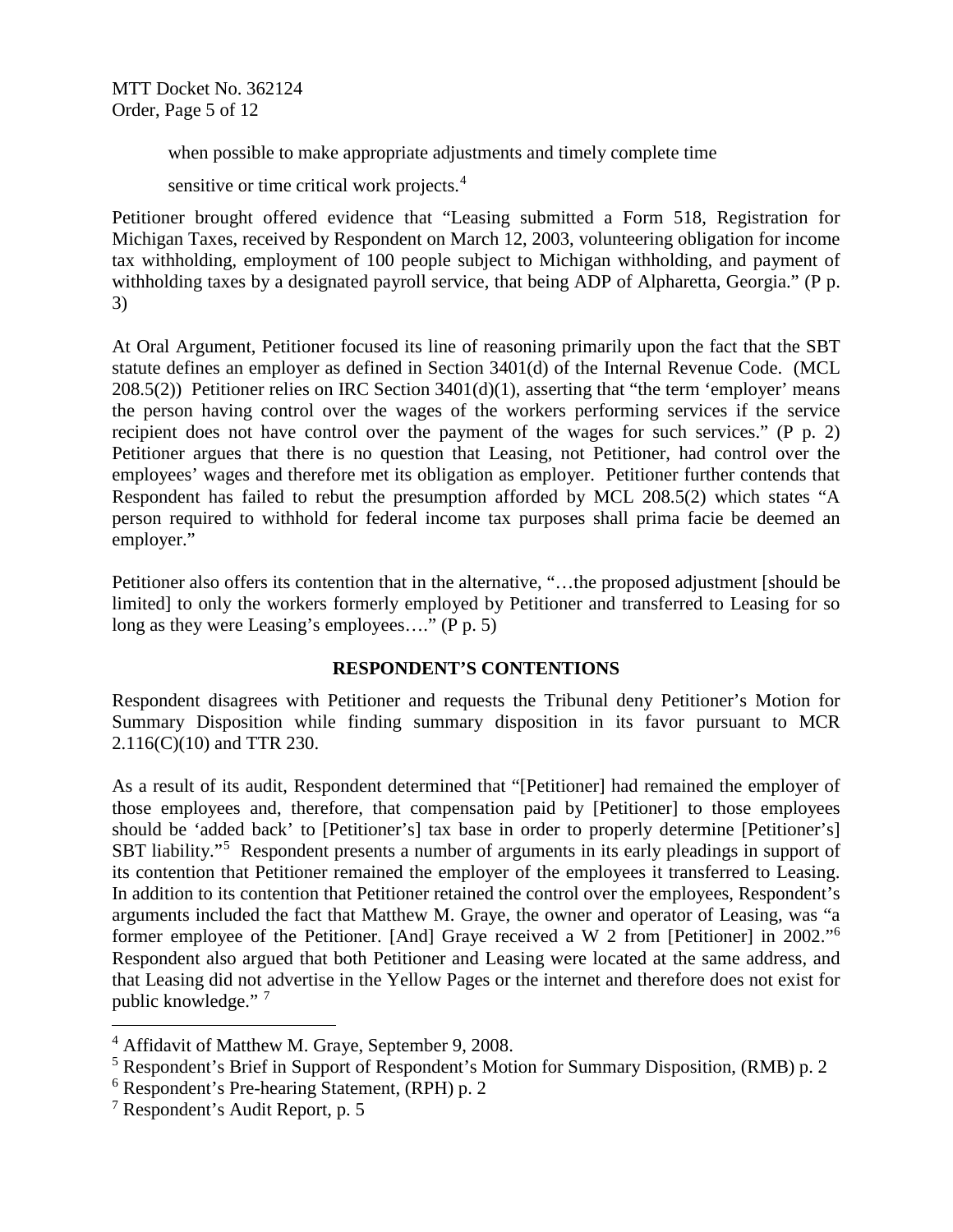MTT Docket No. 362124 Order, Page 6 of 12

 $\overline{a}$ 

Respondent's position is this:

Matthew M. Graye, the sole member and manager of Leasing, was an employee of Petitioner in 2002. Graye operated Leasing from Petitioner's office, had few if any employees other than those transferred from Petitioner, and did not appear to advertise or in other ways attempt to expand his business. Because the contract between [Petitioner] and Leasing provides [Petitioner] with the authority to hire and fire employees and in light of all of the circumstances here, [Petitioner] should properly be considered the employer and the compensation paid to the employees should be added back to [Petitioner's] tax base. (RMB p. 4)

At Oral Argument, Respondent stated that the real focus of this case should be on the alleged control by Petitioner to reassign and terminate employees. Respondent acknowledged that the location of Leasing's offices and whether it pursued other customers through advertising were not important to this matter. Respondent further stated that its key argument is the statement in Petitioner's Service Agreement with Leasing that requires Petitioner to consent in writing to reassignment and termination of any employees, and therefore showing proof that Petitioner was the employer.

Respondent offers *Mid America Mgmt Corp v Dep't of Treasury*[8](#page-5-0) as the leading case governing whether a taxpayer is in fact the "employer" of an employee for purposes of including that employee's compensation in the SBT base. Respondent contends that "applying the *Mid America* criteria to the facts of this case, it is clear that the leased employees were employees of [Petitioner]." (MB p. 6) Respondent relies strictly on the language in paragraph 2 of the Service Agreement which states in relevant part:

Nothing contained in this Agreement, however, will affect the right of [Leasing], in its sole discretion as employer, to hire, assign and/or terminate *its own employees* or to reassign its own employees; provided that [Leasing] will give due consideration to the hiring and placement of any applicant referred to [Leasing] by [Petitioner], and [Leasing] will give [Petitioner] 30 days prior written notice of its intent to reassign any employee then performing services to [Petitioner] or a Customer *and will not terminate or reassign such employee unless [Petitioner] consents in writing* thereto; provided that no such prior notice need be given if such reassignment or termination is due to the employee's unlawful conduct. [Emphasis added by Respondent]

Respondent asserts that "[t]he highlighted language…clearly means that, for virtually all employees at issue, [Petitioner] has sole authority to reassign or terminate the employee, and Leasing has no authority to prevent [Petitioner] from doing so." (RMB p. 7) Respondent also

<span id="page-5-0"></span><sup>8</sup> *Mid America Mngt Corp v Dep't of Treasury*, 153 Mich App 446; 395 NW2d 702 (1986).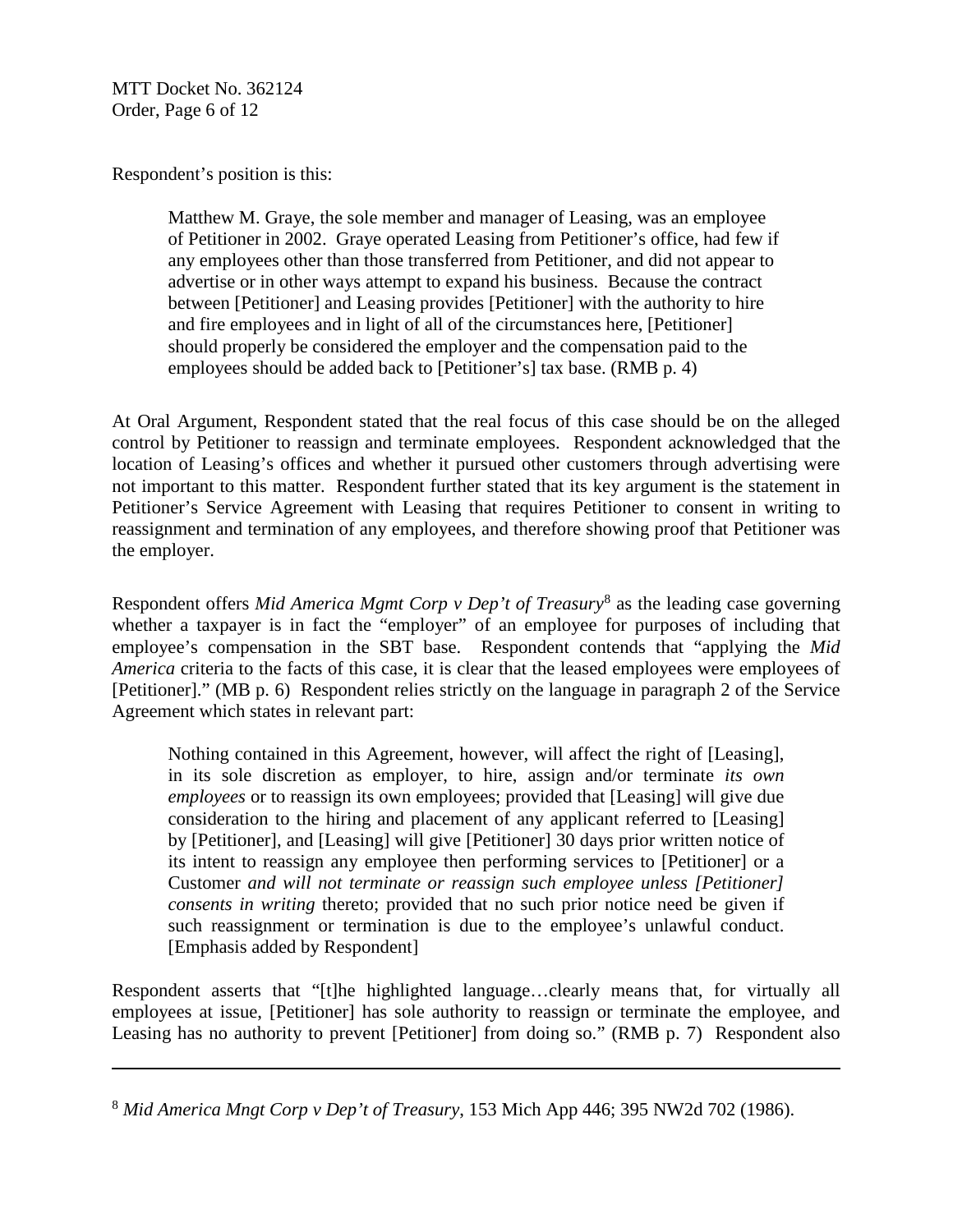MTT Docket No. 362124 Order, Page 7 of 12

cites *Herald Wholesale*, [9](#page-6-0) stating "the Court, in deciding that the taxpayer was not the employer, relied in part on the fact that the taxpayer did not have the right to hire or fire." (RMB p. 9)

# **FINDINGS OF FACT**

Petitioner is a Michigan corporation whose current legal address is 35245 Schoolcraft, Livonia, Michigan. Petitioner is engaged in the business of providing temporary workers to its customers. Respondent issued Assessment P769536 assessing the following amounts for the periods ended December 31, 2003, through December 31, 2005:

| Calendar Year | <b>SBT</b> | Interest*   |
|---------------|------------|-------------|
| 2003          | \$26,256   | \$7,092.20  |
| 2004          | \$28,047   | \$6,157.75  |
| 2005          | \$23,847   | \$3,718.58  |
| Total         | \$78,150   | \$16,968.53 |

\*Accrued as of February 12, 2008

In October 2002, Petitioner transferred all of its employees to Leasing. Leasing was a newly created limited liability company, owned and operated by Matthew M. Graye, a former employee of Petitioner. On October 23, 2002, Petitioner entered into a Service Agreement with Leasing for the purpose of providing staffing services to Petitioner and its customers. Pursuant to the contract, Petitioner may, at its sole discretion, request services from Leasing and if the offer is accepted, "Leasing will assign **its employees** to [Petitioner] or a Customer to perform the services requested by [Leasing]."<sup>[10](#page-6-1)</sup> [Emphasis added] The Scope of Work set forth in the Agreement provides that "Leasing will accept or refuse the offer at its sole discretion." *Id.* The Agreement also permits Leasing to "…furnish to third parties staffing services of the type contemplated hereunder."

The Service Agreement provides in relevant part:

2. Services

a.) [Leasing] shall furnish staffing services of specific individuals. The said

individuals shall be employees of [Leasing], and assigned to [Petitioner] or a

Customer, when requested by [Petitioner]. **As the employer, [Leasing] will be solely responsible** for:

<span id="page-6-1"></span><span id="page-6-0"></span> <sup>9</sup> *Herald Wholesale, Inc v Dep't of Treasury,* 262 Mich App 696; 687 NW2d 172 (2004).  $10$  Service Agreement entered into between Advance Leasing LLC and Advance Staffing Corporation, on October 23, 2002. (SA) p. 1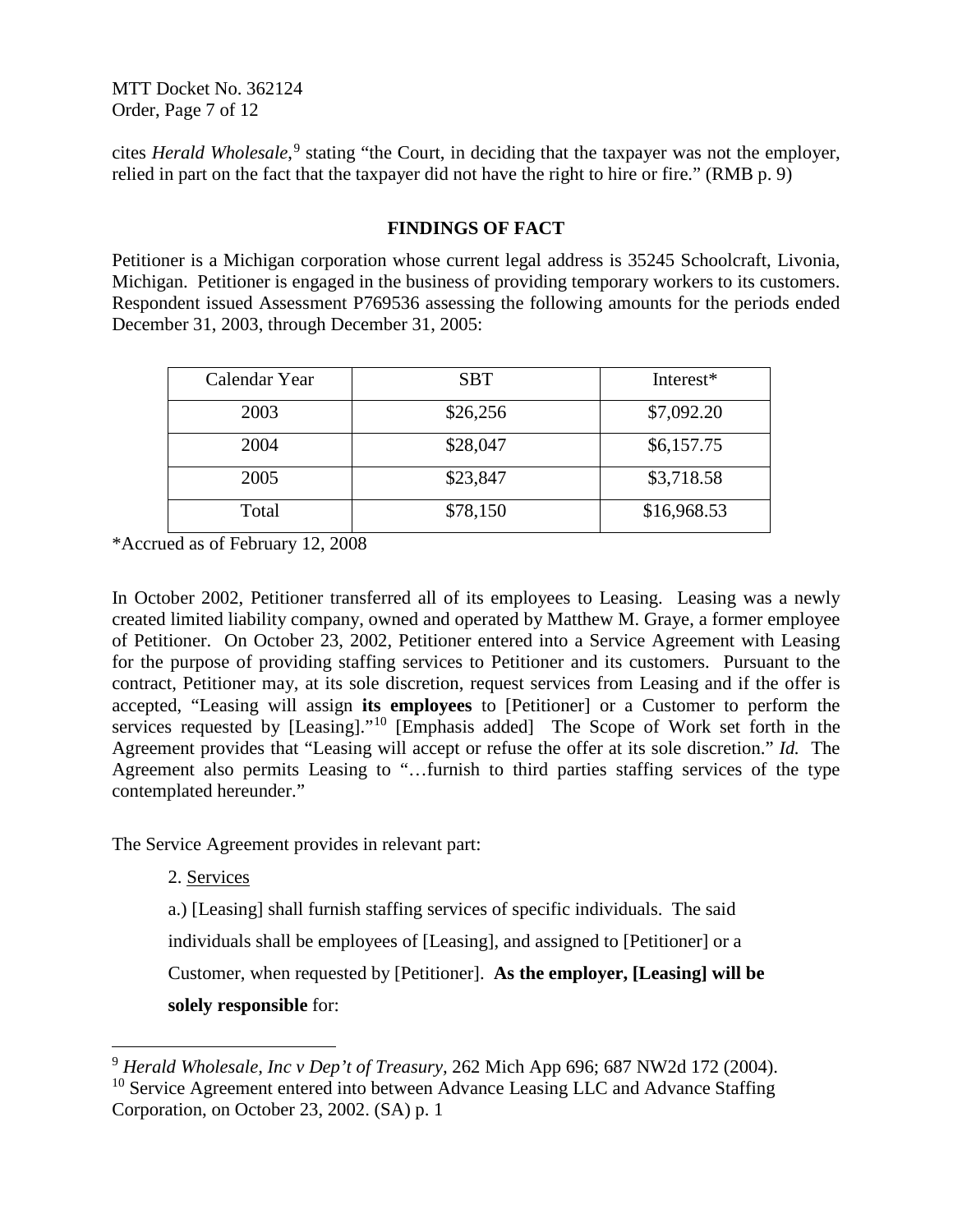- 1. maintaining all necessary personnel and payroll records for **its employees**;
- 2. computing, with respect to **its employees**, wages and withholding taxes for all applicable federal, state, and local taxes;
- 3. remitting employee withholdings and employer contributions for FICA and federal and state unemployment insurance payments to the proper governmental authorities;
- 4. paying net wages and fringe benefits, if any, directly to **its employees**; and
- 5. at the request of [Petitioner] or a Customer [of Petitioner] for any valid legal reason, removing any of **its employees** assigned to [Petitioner] or such Customer.

**Nothing contained in this Agreement, however, will affect the right of [Leasing], in its sole discretion as employer, to hire, assign and/or terminate its own employees or to reassign its own employees**; provided that [Leasing] will give due consideration to the hiring and placement of any applicant referred to [Leasing] by [Petitioner], and [Leasing] will give [Petitioner] 30 days prior written notice of its intent to reassign any employee then performing services to [Petitioner] or a Customer **and will not terminate or reassign such employee unless [Petitioner] consents in writing thereto**; provided that no such prior notice need be given if such reassignment or termination is due to the employee's unlawful conduct.

b.) [Leasing] agrees that its relationship with [Petitioner] is one of an independent contractor, and nothing contained in this Agreement may be construed to make [Leasing] an agent, partner or joint venturer of [Petitioner] or any Customer. . . . **[Leasing's] employees will not be deemed for any purpose to be employees of [Petitioner] or of any Customer and will not be entitled to any benefits normally accruing to employees of [Petitioner] or any Customer**. [Emphasis added]  $(SA pp. 1&&2)$ 

\* \* \* \*

# 5. Confidentiality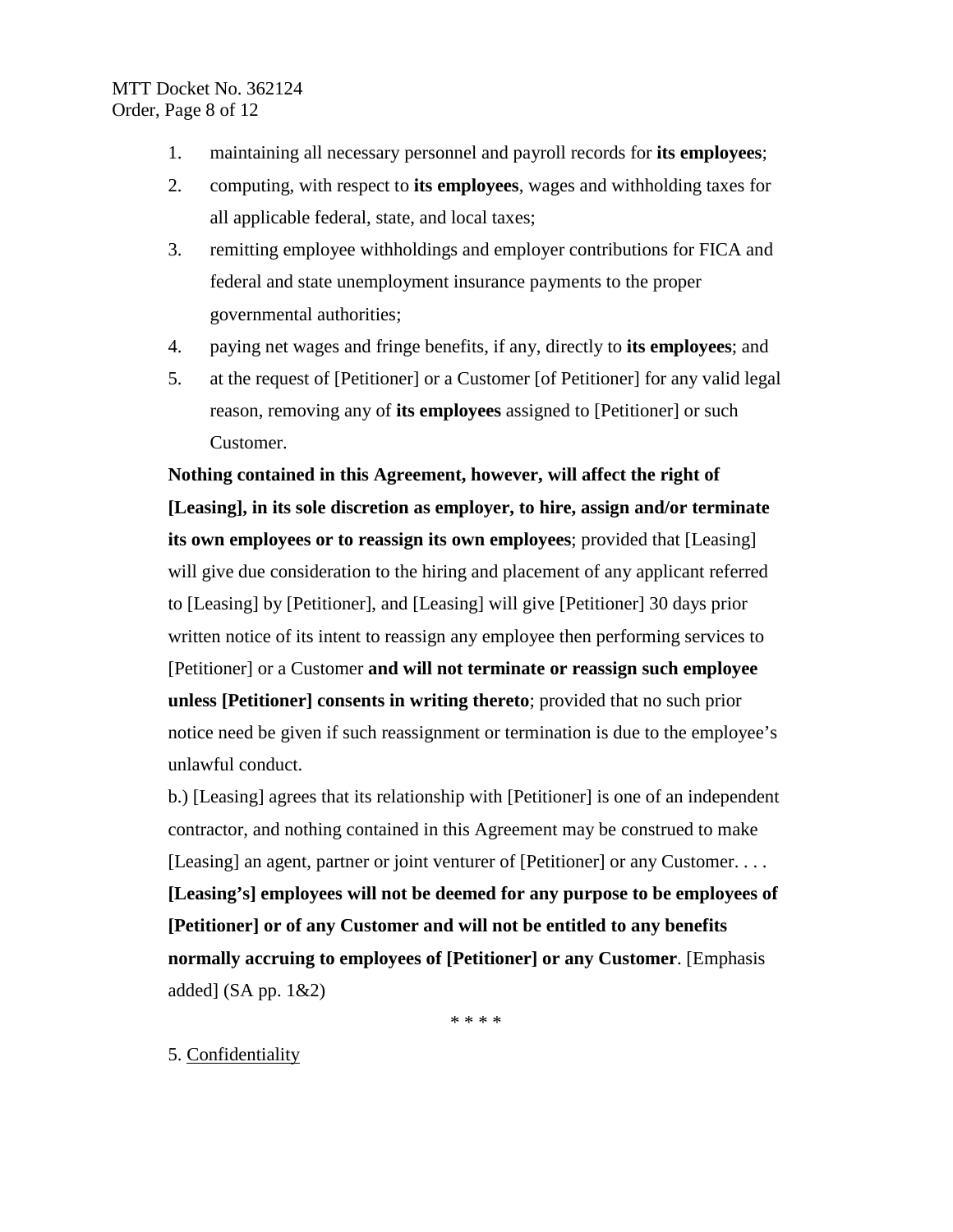…[Leasing] will ensure that **its employees** and agents, including its management, will not use or disclose any information learned during the performance of this Agreement…" [Emphasis added] (SA p. 3)

\* \* \* \*

## 7. Insurance

a.) [Leasing] has procured, and will maintain in effect throughout the term of this Agreement, worker's compensation insurance in amounts as required by statute **covering [Leasing] employees** assigned to [Petitioner] or its Customers. If any direct claim for workers' compensation benefits or awards is asserted against [Petitioner] or any Customer **by any of said employees** or, in the event of death, by their personal representatives, then [Leasing] will indemnify and hold [Petitioner] and the Customer harmless from and against any such claim(s). [Emphasis added] (SA p. 4)

### **STANDARD OF REVIEW**

Petitioner moves for summary disposition pursuant to MCR 2.116(C)(9). A motion brought under MCR 2.116(C)(9) seeks a determination of whether the opposing party has failed to state a valid defense to the claim asserted against it. *Glass v Goeckel,* 473 Mich 667; 703 NW2d 58 (2005), reh den 474 Mich 1201; 703 NW2d 188 (2005), cert den \_\_\_ US \_\_\_; 126 S Ct 1340; 164 L Ed 2d 54 (2006). (See also *Nicita v Detroit*, 216 Mich App 746, 750; 550 NW2d 269 (1996)). Only the pleadings are considered in a motion under MCR 2.11 $6(C)(9)$ . MCR  $2.116(G)(5)$ . "The well-pleaded allegations are accepted as true, and the test is whether the defendant's defenses are so clearly untenable as a matter of law that no factual development could possibly deny a plaintiff's right to recovery." *Nicita, Id.* at 750.

Both parties move for a motion for summary disposition under MCR  $2.116(C)(10)$ , which tests the factual support for a claim and must identify those issues regarding which the moving party asserts there is no genuine issue of material fact. Under subsection  $(C)(10)$ , a motion for summary disposition will be granted if the documentary evidence demonstrates that there is no genuine issue of material fact, and the moving party is entitled to judgment as a matter of law. *Smith v Globe Life Insurance*, 460 Mich 446, 454-455; 597 NW2d 28 (1999). In the event, however, it is determined that an asserted claim can be supported by evidence at trial, a motion under subsection (C)(10) will be denied. *Arbelius v Poletti*, 188 Mich App 14; 469 NW2d 436 (1991).

The Michigan Supreme Court has established that a court must consider affidavits, pleadings, depositions, admissions, and documentary evidence filed by the parties in the light most favorable to the non-moving party. *Quinto v Cross & Peters Co*, 451 Mich 358, 362-63; 547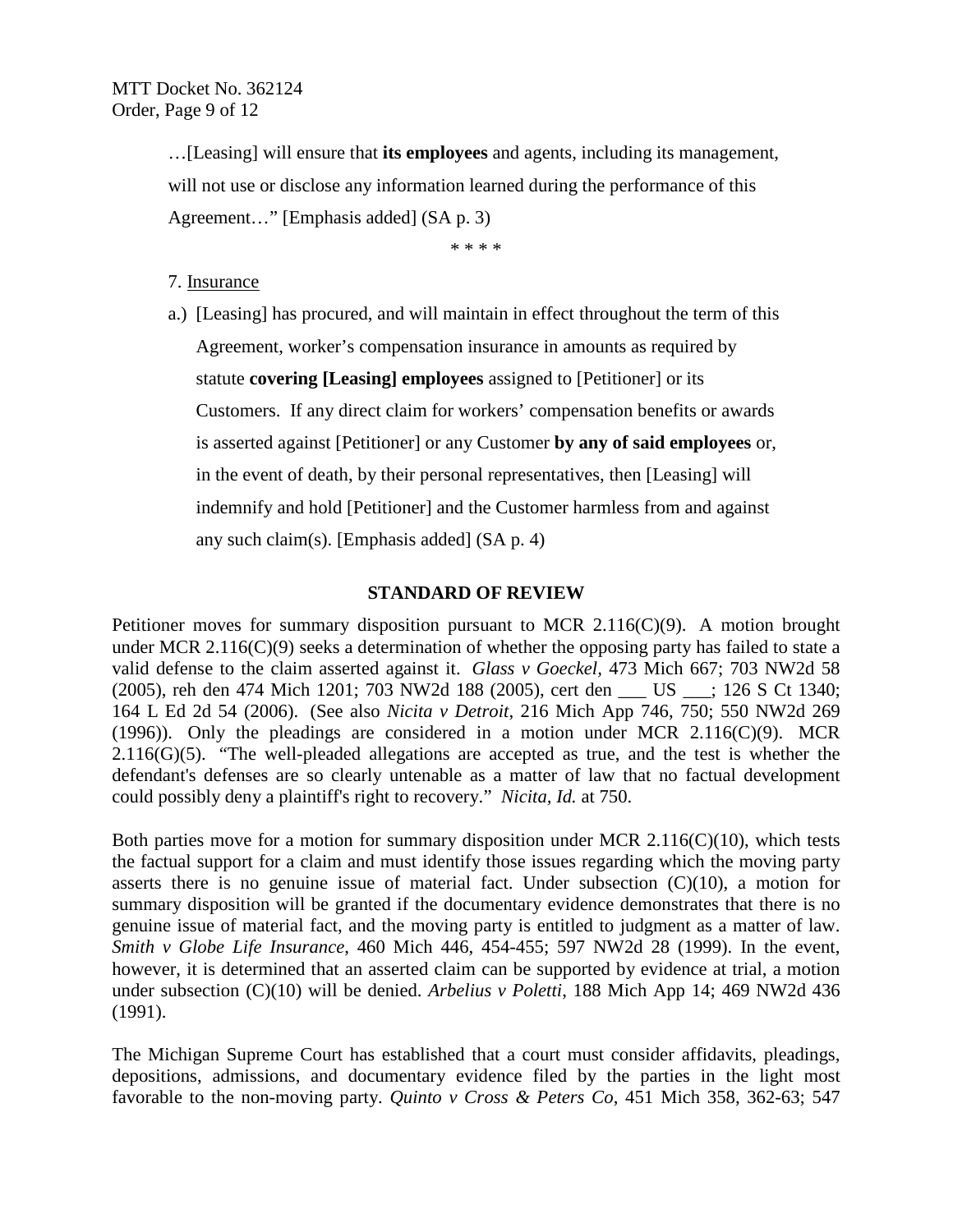MTT Docket No. 362124 Order, Page 10 of 12

NW2d 314 (1996) (citing MCR 2.116(G)(5)). The moving party bears the initial burden of supporting his position by presenting his documentary evidence for the court to consider. *Neubacher v Globe Furniture Rentals*, 205 Mich App 418, 420; 522 NW2d 335 (1994). The burden then shifts to the opposing party to establish that a genuine issue of disputed fact exists. *Id*. Where the burden of proof at trial on a dispositive issue rests on a nonmoving party, the nonmoving party may not rely on mere allegations or denials in pleadings, but must go beyond the pleadings to set forth specific facts showing that a genuine issue of material fact exists. *McCart v J Walter Thompson*, 437 Mich 109, 115; 469 NW2d 284 (1991). If the opposing party fails to present documentary evidence establishing the existence of a material factual dispute, the motion is properly granted. *McCormic v Auto Club Ins Ass'n*, 202 Mich App 233, 237; 507 NW2d 741 (1992).

## **CONCLUSIONS OF LAW**

Under the Single Business Tax  $Act<sup>11</sup>$  $Act<sup>11</sup>$  $Act<sup>11</sup>$  in effect during the tax years at issue, employee compensation paid by an employer was taxable. MCL 208.9(1), (5). MCL 208.5(2) defines an "Employer" to mean "an employer as defined in section 3401(c) of the Internal Revenue Code. A person required to withhold for federal income tax purposes shall prima facie be deemed an employer."

The Legislature amended the statute to add MCL 208.4(4), which provides:

- (4) For tax years that begin after December 31, 2003, for purposes of determining compensation of a professional employer organization, compensation includes payments by the professional employer organization to the officers and employees of an entity whose employment operations are managed by the professional employer organization. Compensation of the entity whose employment operations are managed by a professional employer organization does not include compensation paid by the professional employer organization to the officers and employees of the entity whose employment operations are managed by the professional employer organization. As used in this subsection, "professional employer organization" means an organization that provides the management and administration of the human resources and employer risk of another entity by contractually assuming substantial employer rights, responsibilities, and risk through a professional employer agreement that establishes an employer relationship with the leased officers or employees assigned to the other entity by doing all of the following:
	- a.) Maintaining the right of direction and control of the employees' work, although this responsibility may be shared with the other entity.
	- b.) Paying wages and employment taxes of the employees out of its own accounts.
	- c.) Reporting, collecting, and depositing state and federal employment taxes for the employees.
	- d.) Retaining the right to hire and fire employees.

<span id="page-9-0"></span><sup>&</sup>lt;sup>11</sup> The SBTA was repealed by 2006 PA 325.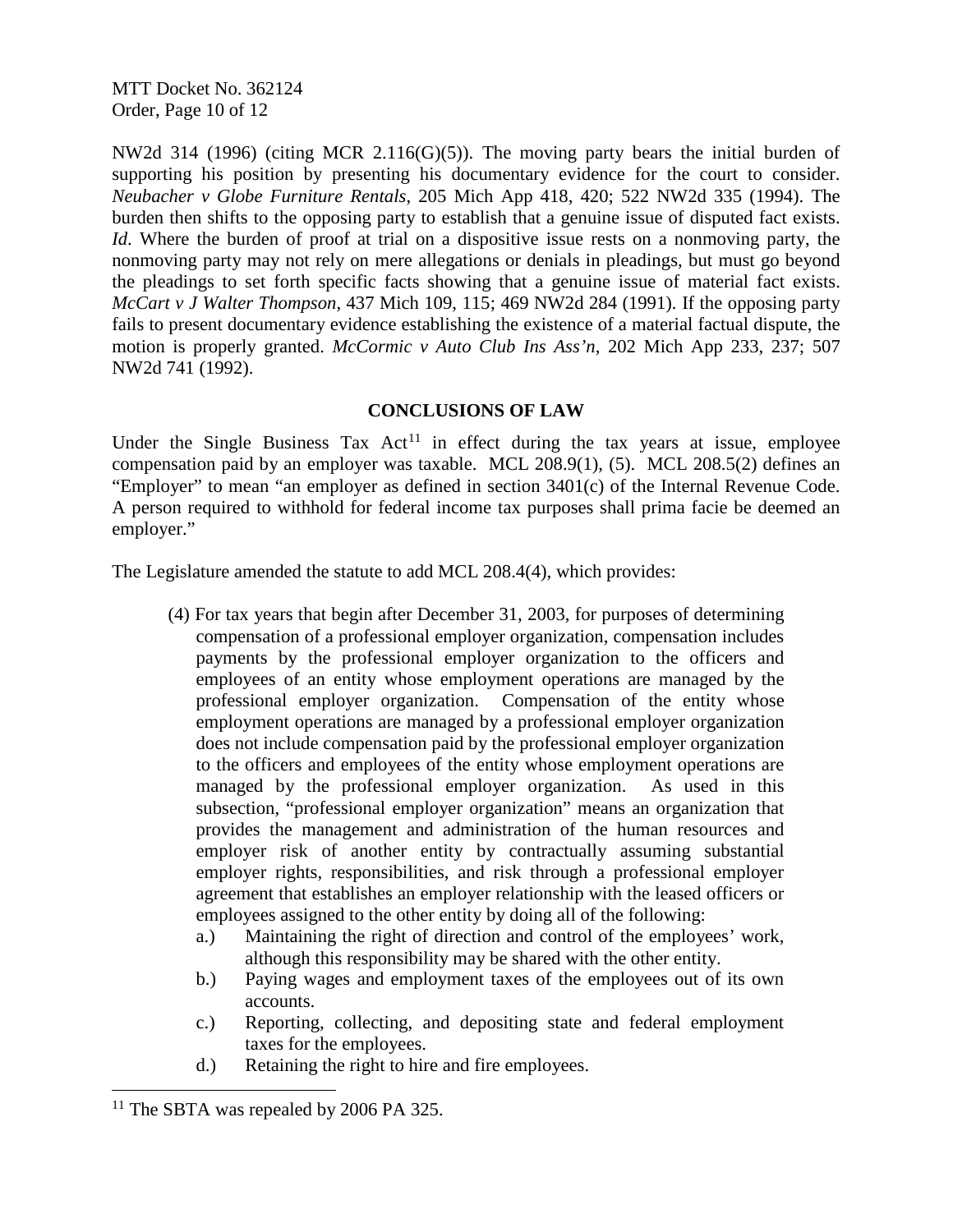Respondent attempts to rebut the presumption that Leasing was the employer. Respondent alleges that although Leasing did, in fact, withhold tax from the employees for federal income tax purposes, and that Petitioner did assert that Leasing was required to withhold tax from the employees, "the record is devoid of evidence as to whether Leasing was 'required to withhold' that tax." (RMB p.6) This is simply not true. Petitioner's Service Agreement with Leasing is very clear evidence that "[a]s the employer, Advance Leasing will be solely responsible for. . . remitting employee withholdings and employer contributions for FICA and federal and state unemployment insurance payments to the proper governmental authorities. . . ." (SA p.1)

Respondent puts much of its focus on a single phrase in Petitioner's Service Agreement, which is: Leasing ". . . will not terminate or reassign such employee unless [Petitioner] consents in writing thereto. . . ." Respondent believes that this phrase gives Petitioner sole authority to reassign or terminate employees, thereby causing Petitioner to be the employer pursuant to MCL 208.4(4)(d). Respondent relies on this phrase despite the fact that the Agreement also states that the "individuals shall be employees of Advance Leasing" and that "[n]othing contained in this Agreement, however, will affect the right of Advance Leasing, in its sole discretion as employer, to hire, assign and/or terminate its own employees. . . ." (SA p. 1) Respondent attempts to persuade the Tribunal that the use of the words "its own employees" somehow distinguishes the employees that had previously been those of Petitioner from some other class of employees. This argument is meritless. All of Leasing's employees are "its own employees."

In response, Petitioner argues that this clause was included in the contract simply to ensure that Petitioner was aware of and prepared for any change in staffing. Petitioner stated that the clause providing that Leasing will give Petitioner 30 days prior written notice of its intent to reassign any employees was intended to give Petitioner confidence that the personnel will be available to perform the services as expected. Petitioner argues that it is a prudent term in order to maintain orderly conduct of its business and good management of its projects on behalf of its customers.

Respondent contends that the single phrase in the Agreement must be read to override the entire meaning of the contract. The goal of contract interpretation is to give effect to the intentions of the contracting parties. *Grosse Pointe Park v Michigan Muni Liability & Prop Pool*, 473 Mich 188, 197-198; 702 NW2d 106 (2006). When interpreting a contract we must "give the words used in the contract their plan and ordinary meaning that would be apparent to a reader of the instrument." *Rory v Continental Ins. Co.,* 473 Mich 457, 464, 703 NW2d 23 (2005). When the language of a contract is plain and unambiguous, the court must apply the contract as written. *Grosse Point Park, supra* at 198.

A thorough reading of the Service Agreement makes clear that Petitioner does NOT retain the right to reassign or terminate an employee; but rather it only has the right to consent thereto. The contract language does not provide that Petitioner may require Leasing to terminate an employee. Further, the Service Agreement does not provide that Petitioner has authority in any way to make hiring decisions. It simply states "... Leasing will give due consideration to the hiring and placement of any applicant referred to Advance Leasing by [Petitioner]." (SA p. 1) Clearly, Leasing has sole discretion as employer, to hire, assign and/or terminate its employees.